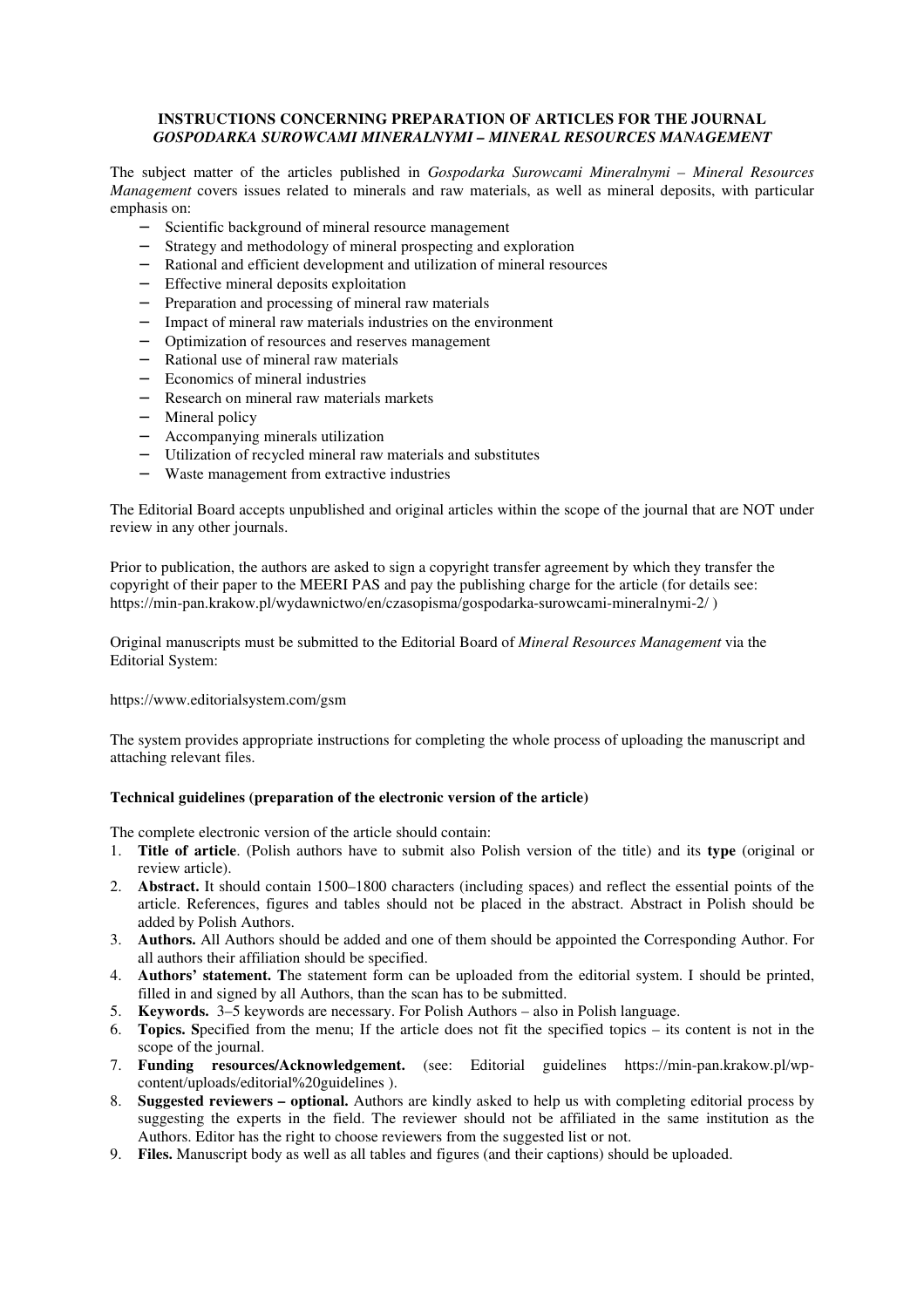# **NOTE!**

All papers submitted for publication are assessed in the double-blind process - with the mutual anonymity rule as to the names of reviewers and authors. **Authors' names and affiliations should not appear in the attached text/tables/figures.**

### **Manuscript body:**

Should contain: Title, Abstract, Keywords, Introduction, Chapters (subchapters), Conclusions, References (without Authors and Acknowledgments – these will be added by Editor after acceptance of the article for publication).

Text should be written in ".doc" or ".docx" format.

Times Roman 12 or Arial 12 fonts are recommended.

Spacing 1.5, margins 2.5 cm.

Styles should not be used in the text.

Total size of the article should not exceed 20 pages of standard manuscript, including tables and figures.

### **During writing, the following rules should be respected:**

— words should not be hyphenated manually,

- text lines should not be adjusted by using the space bar,
- words should not be spaced (e.g.  $T$  i t l e),
- words and sentences should not be underlined.

**Titles and subtitles** should be separated from the text by an empty line both above and below. If the text is to be divided into chapters and subchapters, multilevel numeration should be used as shown below:

- chapters  $-1, 2, \ldots$
- subchapters  $-1.1, 1.2, ..., 2.1, 2.2, ...$

— subchapter sections – 1.1.1, 1.1.2, ..., 1.2.1, 1.2.2, ...,

— subchapters of a higher tier and optional other titles should be left unnumbered.

**Tables and figures** should be inserted in the text after their citation. It is recommended to number them from 1 to *n* throughout the entire publication. It is also recommended that figures should be placed in the manuscript on the whole width of the page, maintaining their legibility. Sources of data used are necessary.

**Figures** should also be submitted in electronic version as separate files, in formats recognized by Corel DRAW 16 (e.g. \*.CDR, \*.CGM, \*.TIF, \*.JPG, \*.PCX, \*.IMG, \*.XLS). Figures should be provided in a form suitable for **color** printing (it will appear in an electronic version of the publication. As the print copies are black and white – the drawings should be ligible in black and white version. Two versions of figures can be uploaded (color and black and white)

**Mathematical formulae** should be denoted by numbers in circular brackets, printed on the right margin (in case of few formulae, they do not have to be denoted). **All symbols in equations,** as well as symbols used in the text should be written in italics. It is important that 0 (zero) should be inserted using the numerical button, not as the letter O (o).

#### **For citing and referencing, the Harvard style should be applied.**

**Citation** of your sources in the text is mandatory. Citation in the text should contain the author's name and year of publication in circular brackets, e.g. (Szymanski 1997) – one author; (Ratajczak and Rzepa 2011) – two authors; (Bolewski et al. 1990) – more than two authors.

In case of collaborative works under the supervision of editors, the editor's name with the "ed." or "eds." – and the year of publication in circular brackets – should be written, e.g. (Malolepszy ed. 2008) – one editor; (Pasikowski and Gdowski eds. 1994) – two editors; (Jackowski et al. eds. 2007) – more than two editors.

In case of collaborative works without editors, the organization name that authorizes the publication (or its abbreviation) and the year of publication in circular brackets should be written, e.g. (IEA 2011), (Ministry of Economy 2004).

Legal acts – cite abbreviation chosen and the year of issuing, e.g. (EC 2004), (Ordinance ME 2007), (Decision EC 2003).

Standards – cite the number, e.g. (PN-EN 12620:2004).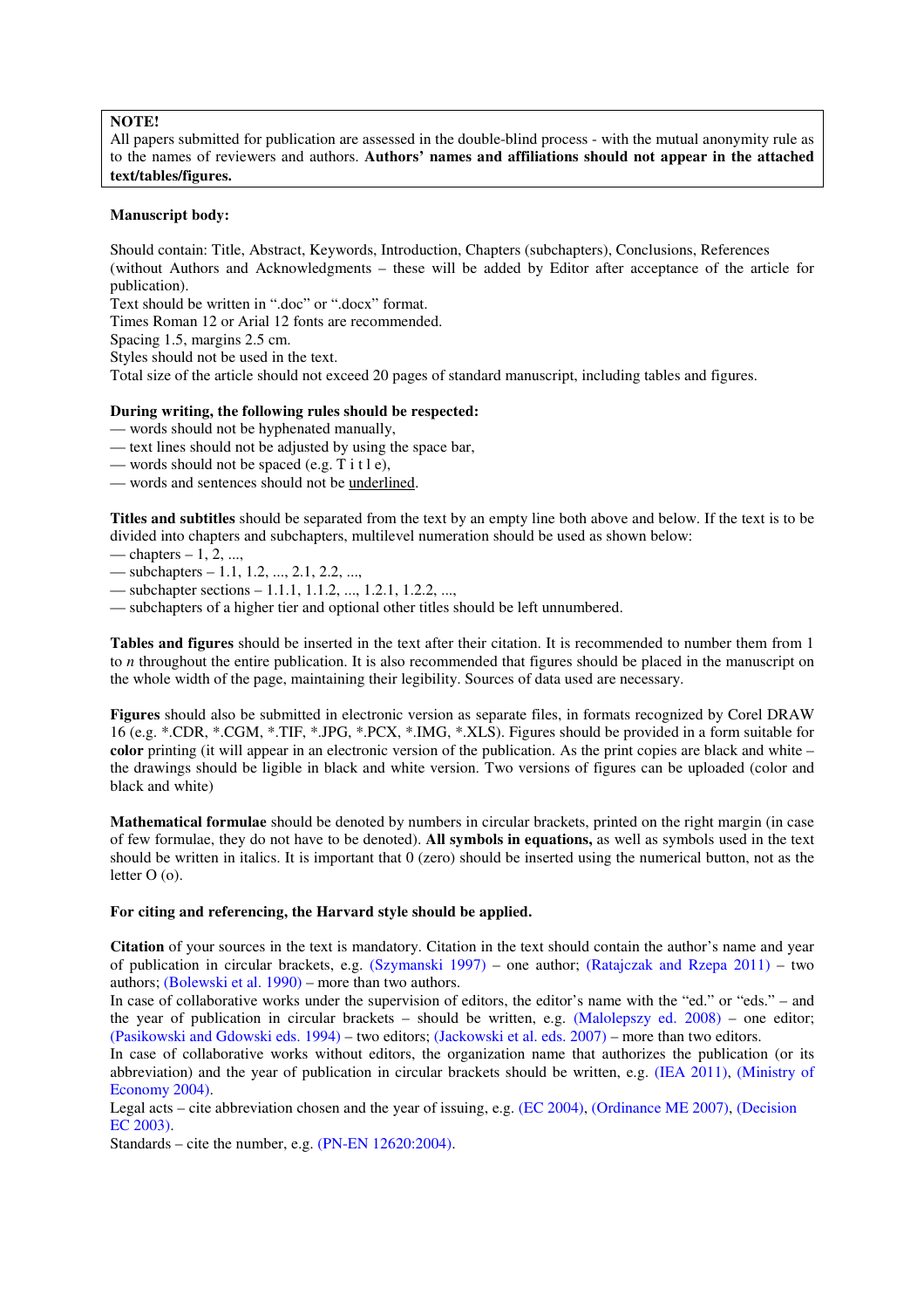If citing different publications written by the same author in the same year, the first one cited should be labeled the letter "a" after the year, and the second with "b" etc., e.g. (Smith 2007a), (Smith 2007b). The same should be done in the list of references.

If a point is discussed that needs more than one citation, all of them should be put in one set of brackets, in chronological order of the year of publication and then in alphabetical order. Different citations should be divided by semicolons, e.g. (Midgley 1994; Pasikowski and Gdowski ed. 1994; Szymanski 1997; UNEP 2004; Atos et al. 2011).

The list of **references** should be placed at the end of the text with the title "REFERENCES". In references a full description of each source cited in the text should be given, containing only those sources which have been referred to or cited.

General rules:

- All sources should be sorted alphabetically.
- References with the same author should be sorted by the year of publication, beginning with the oldest.
- Titles of books, reports, conference proceedings, journals should be written in italics.
- − Capitalize the first letter of the publication title written in italics, the first letters of all main words in the title of the journal and all first letters of a place of publishing and publisher.
- If the references are published in a language other than English, the translation into English of the publication title and other details should be done, the original version of the title should be given in brackets, in Latin script, and the annotation indicating the original language should be given at the end of the reference – in brackets, in italics, e.g.:
	- − Kowalski, J. 2018. *Hard coal in Poland. Case study* (*Węgiel kamienny w Polsce. Studium przypadku*), Kraków: XYZ Publishing House, 210 pp. (*in Polish*).
	- − Guillame, A. 2018. *Hard coal in France. Case study (Charbon en France. Étude de cas*), Paris: Hachette, 180 pp. (*in French*).
	- − Tomaszewski, K. 2017. Communicating reforms in energy policy of the EU the example of Green and White Books (*Komunikowanie reform w polityce energetycznej Unii Europejskiej na przykładzie zielonych i białych ksiąg*). *e-Politikon* No. 21, pp. 78–101 *(in Polish)*.

Put "and" before the last author.

See the examples for the proper punctuation.

Correct bibliographical descriptions should contain:

Books of one or two authors:

Author's (authors') surname, initials and year of publication. *Title*. Designation of the edition – if different than the first (Ed. 2, 3 …). Place of publishing: Name of the publisher, number of pages – (optional), *original language of the publication* – if different than English, e.g.:

Szymanski, A. 1997. *Technical mineralogy (Mineralogia techniczna)*. Warszawa: PWN, 460 pp. *(in Polish)*.

Ratajczak, T. and Rzepa, G. 2011. *Polish bog ores.* Ed. 2. Kraków: AGH University of Science and Technology, 432 pp.

- Books of more than two authors without editors:
- Citation without brackets and the full bibliographical description after the pause, e.g.:

Bolewski et al. 1990 – Bolewski, A., Gruszczyk, H. and Gruszczyk, E. 1990. *Outline of mineral commodities management (Zarys gospodarki surowcami mineralnymi).* Warszawa: Geological Publishers, 378 pp. *(in Polish).*

- Collaborative works (one or two editors): Editor's (editors') surname, initials, ed. (eds.) abbreviation and year of publication. *Title*. Designation of the edition – if different than the first (Ed. 2, 3 …). Place of publishing: Name of the publisher, number of pages – (optional), *original language of the publication* – if different than English, e.g.: Malolepszy, J. ed. 2008*. Building materials. Fundamentals of technology and test methods (Materiały budowalne. Podstawy technologii i metod testowych)*. Kraków: AGH University of Mining and Technology, 393 pp. *(in Polish).*  Pasikowski, T. and Gdowski, A. ed. 1994. *Outline of crystallography (Zarys krystalografii).* Wrocław: Praca i Płaca Publishing House, 145 pp. *(in Polish).*
- Collaborative works (more than two editors): Citation without brackets and the full bibliographical description after the pause, e.g.: Jackowski et al. eds. 2007a – Jackowski, T., Kryza, O. and Pasikow, R. eds. 2007. *Analysis of water management (Badania gospodarki wodnej).* Ed.2. Warszawa: WNT, 55 pp. *(in Polish).*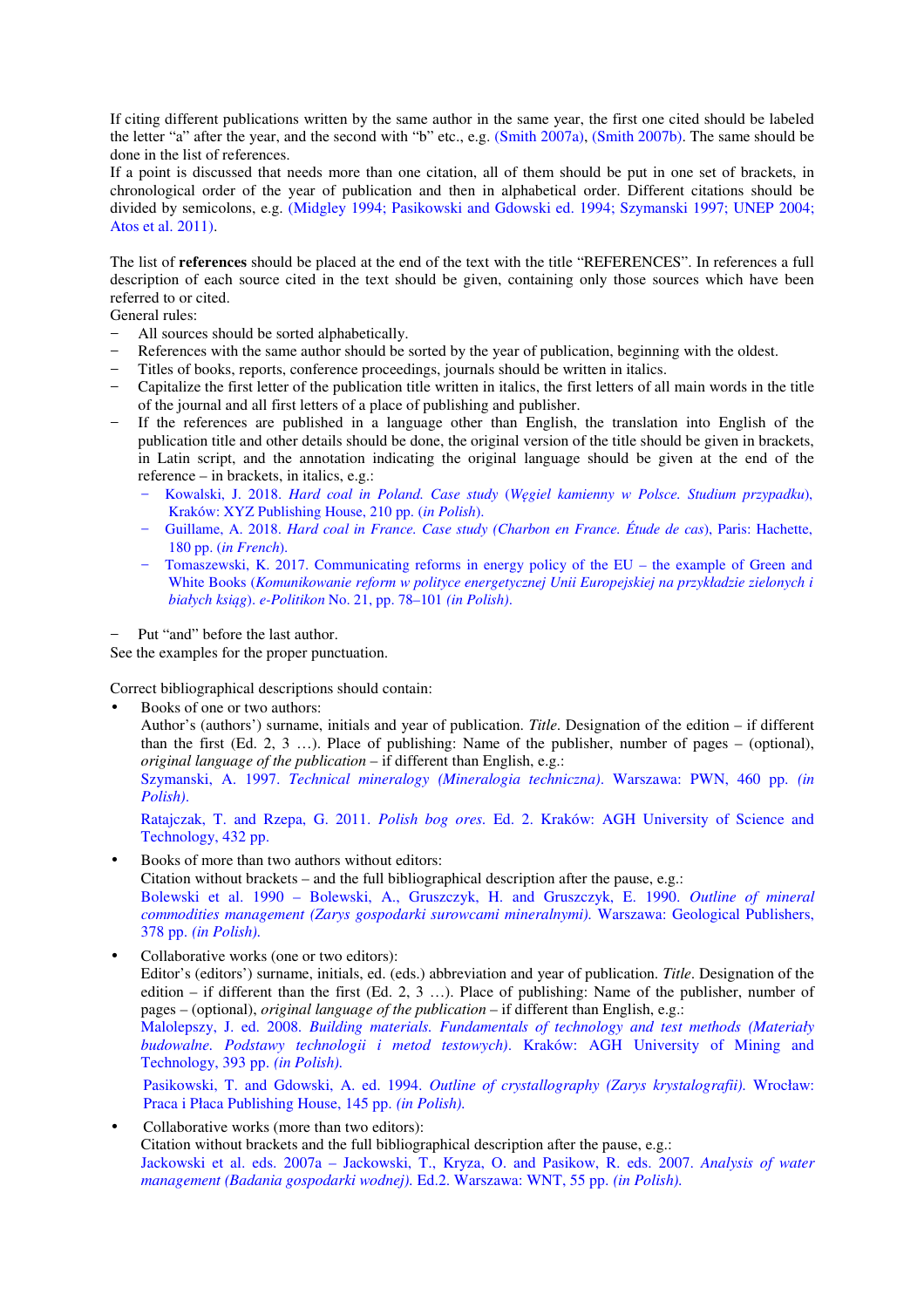Jackowski et al. eds. 2007b – Jackowski, T., Nowak, H. and Wolski, O. eds. 2007. *Water management in practice.* Warszawa: Art-art Publishing House, 75 pp.

• Articles from periodicals and other recurring publications (one or two authors): Author's (authors') surname, initials and year of publication. Title of the article. *Full name of the periodical (not abbreviation)* volume number (issue number), page numbers, *(original language of the publication)* – if different than English, e.g. Rychlicki, S. and Siemek, J. 2013. Current conditions and forecast of natural gas application in the production of electricity in Poland *(Stan aktualny i prognozy wykorzystania gazu ziemnego do produkcji* 

*energii elektrycznej w Polsce)*. *Gospodarka Surowcami Mineralnymi – Mineral Resources Management* 29(1), pp. 5–15 *(in Polish)*.

Cetin, E. and Dowd, P. A. 2013. Multi-mineral Cut-off Grade Optimization by Grid Search. *The Journal of the South African Institute of Mining and Metallurgy* 20(1), pp. 659–665.

• Articles from periodicals and other recurring publications (more than two authors):

Citation without brackets and the full bibliographical description after the pause, e.g.:

Wyszomirski et al. 2012 – Wyszomirski, P., Gacki, F. and Szydlak, T. 2012. Turkish feldspar raw materials in Polish production of ceramic tiles *(Tureckie surowce skaleniowe w krajowej produkcji płytek ceramicznych)*. *Gospodarka Surowcami Mineralnymi – Mineral Resources Management* 28(1), pp. 5–18 (*in Polish*).

Rahimi et al. 2015 – Rahimi, E, Oraee, K, Shafahi, A. and Ghasemzadeh, H. 2015. Considering environmental costs of copper production in cut-off grades optimization. *Arabian Journal of Geoscience* 18(9), pp. 7109–7123.

• Collaborative works – reports (without editors and authors) – organization designated: Abbreviation of organization and year of publication. *Title.* Volume and/part number (if applicable). Specific descriptions (if applicable). Designation of the edition – if different than the first  $(Ed, 2, Ed, 3)$ . Full name of the organization (abbreviation used for citation). Place of publishing: name of publisher - if different than the organization, number of pages (optional), (*original language of the publication)* – if different than English, e.g.:

ME 2007. *The programme of electric power development in the years 2007–2010 (Program rozwoju elektroenergetyki na lata 2007-2010)*. Warszawa: The Ministry of Economy (ME), 68 pp. (*in Polish*).

EC 2004. *First report on the implementation of the internal market strategy 2003-2006.* Luxembourg: Office for Official Publications of the European Communities (EC), 30 pp.

CSO 2009. *Demographical Yearbook: 2008 (Rocznik demograficzny: 2008)*. Warszawa: Central Statistical Office (CSO), 547 pp. (*in Polish*).

IEA 2011. *Coal Information.* Paris: International Energy Agency (IEA), 564 pp.

• Chapters from the edited books:

Author's (authors') surname, initials and year of publication. Title. [In:] Editor(s) of the book. *Title of the book*. Designation of the edition – if different than the first (Ed. 2, Ed. 3). Place of publishing: name of publisher, page numbers, *(original language of the publication)* – if different than English, e.g.:

Frankiewicz, W. and Glapa, W. 2007. Mining and processing of crushed stone (*Wydobywanie i przetwarzanie tłucznia*). [In:] Ney, R. ed. *Mineral raw materials of Poland. Rock minerals. Mineral aggregates (Surowce mineralne Polski. Minerały skalne. Kruszywa mineralne).* Kraków: Mineral & Energy Economy Research Institute, pp. 187–210 *(in Polish)*.

Conference papers:

Author's (authors') surname, initials and year of publication. Title. [In:] Editor(s) of the conference materials – if applicable. *Title of the conference*. Location of the conference, date of the conference. Place of publishing: name of publisher, page numbers, (*original language of the publication)* – if different than English, e.g.:

Janowska et al. 2013 – Janowska, J., Widomski, M., Iwanek, M. and Musz, A. 2013. Numerical modeling of water flow through straight globe valve. [In:] Pawlowski, L. et al. eds. *Environmental Engineering IV: Proceedings of the Conference on Environmental Engineering IV.* Lublin, 3-5 September, 2012. London: Taylor & Francis Group, pp. 41–50.

Newspaper articles:

Author's (authors') surname, initials and year of publication. Title of the article. *Title of the newspaper* day and month of publication, page numbers, (*original language of the publication)* – if different than English, e.g.:

Benoit, B. 2007. G8 faces impasse on global warming. *Financial Times* 29 May, p. 9.

Standards: